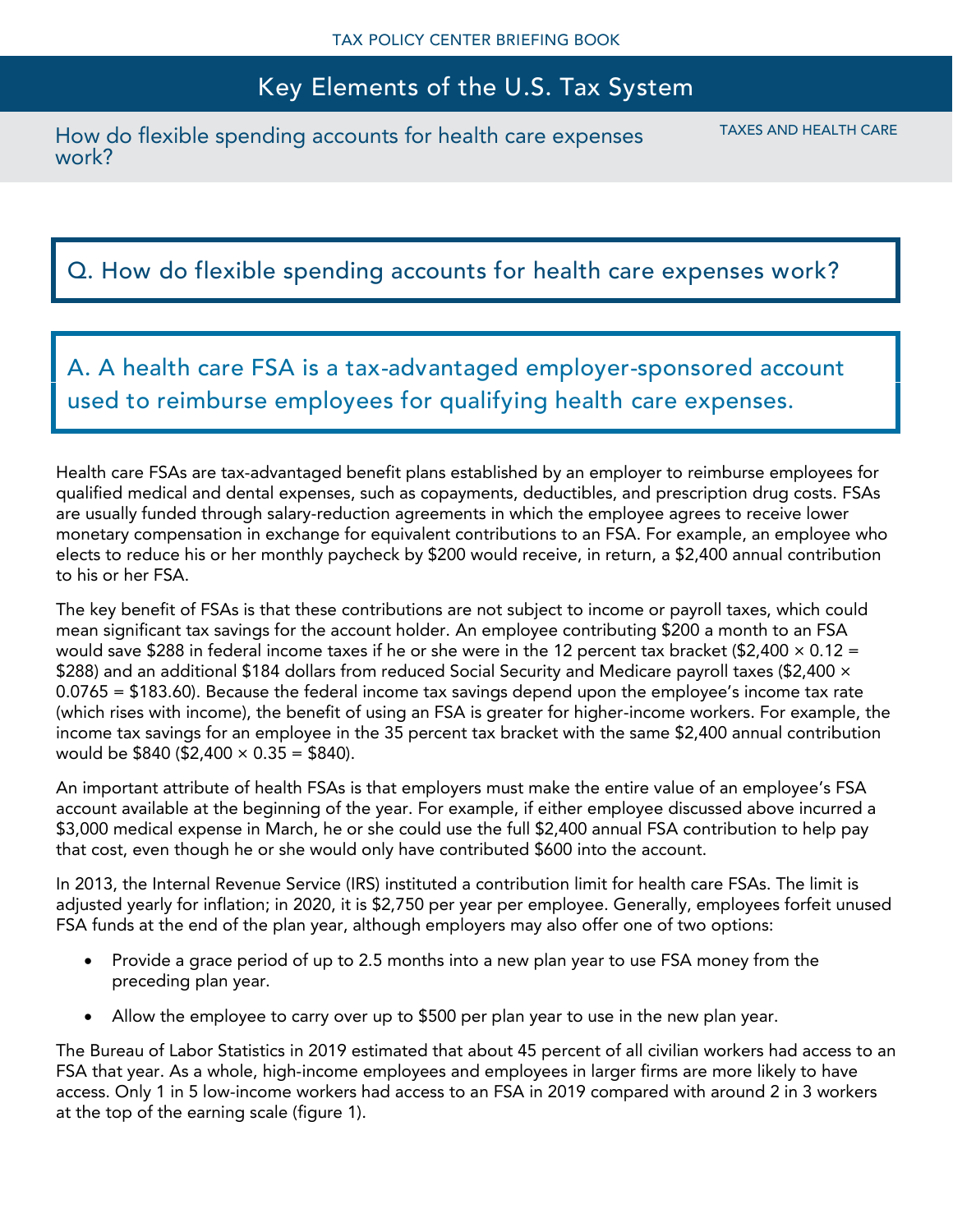### How do flexible spending accounts for health care expenses work?

### **FIGURE 1**

Share of Workers with Access to Health Care Flexible Spending Accounts by wage percentile, 2019



Wage percentile group

Source: Bureau of Labor Statistics. National Compensation Survey: Employee Benefits in the United States, March 2019—Civilian Tables. Table 41. "Financial Benefits: Access, Civilian Workers, March 2019.".

Employees in larger firms (500 or more workers) are nearly three times as likely to have access than employees in smaller firms (99 or fewer workers), with 76 percent of the former reporting access versus 27 percent of the latter in 2019 (figure 2). Larger firms are typically better able to handle the complexity and administrative costs of offering FSAs.

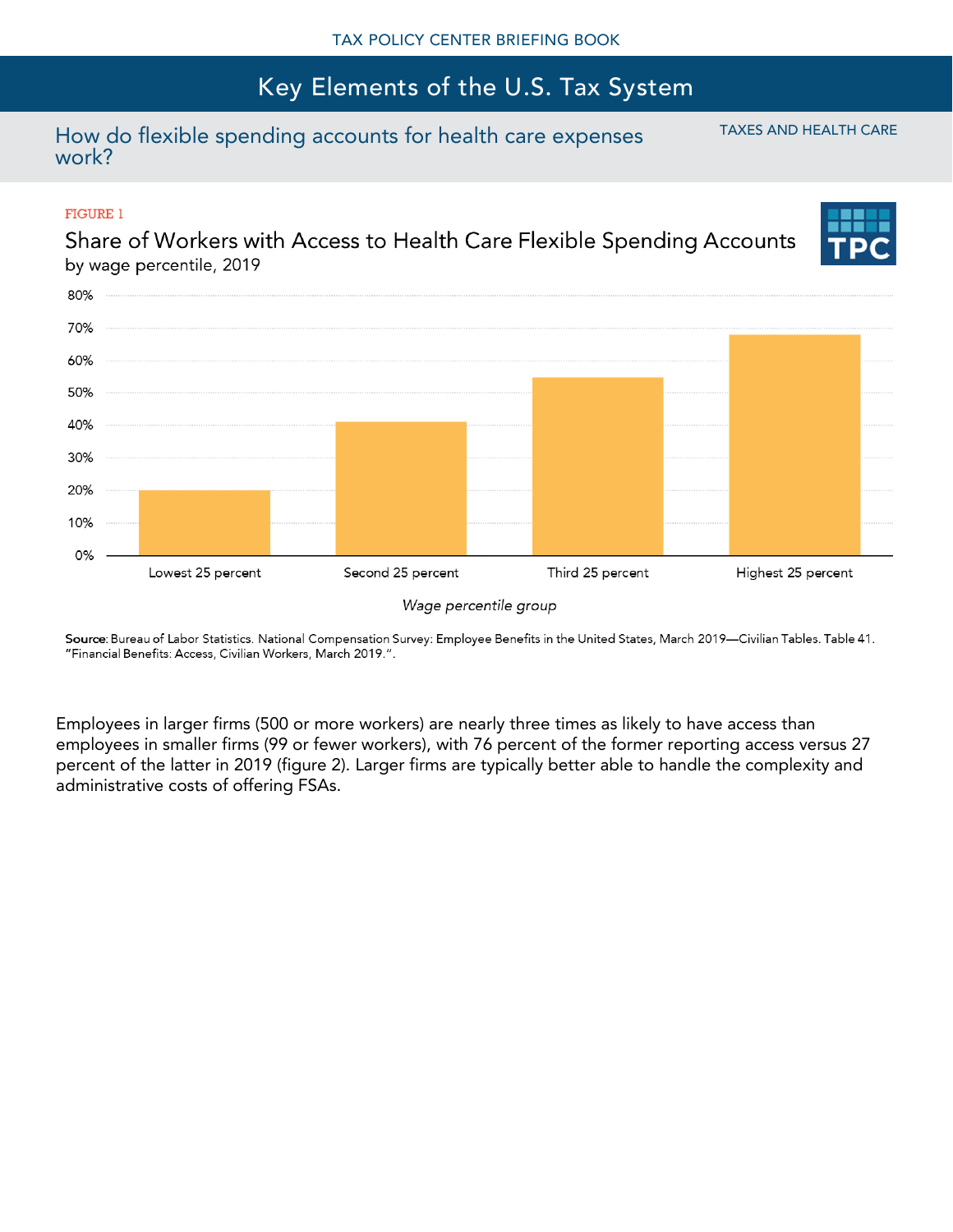### How do flexible spending accounts for health care expenses work?

TAXES AND HEALTH CARE

#### **FIGURE 2**

### Share of Workers with Access to Health Care Flexible Spending Accounts



Source: Bureau of Labor Statistics. National Compensation Survey: Employee Benefits in the United States, March 2017—Civilian Tables. Table 41. "Financial Benefits: Access, Civilian Workers, March 2017."

More specific data on exactly who uses FSAs and how much federal tax revenue they cost are difficult to obtain because employees are not required to report FSA elections on federal income tax returns, and few surveys ask specifically about FSA participation.

*Updated May 2020*

### Data Sources

Bureau of Labor Statistics. *National Compensation Survey: Employee Benefits in the United States, March 2019*— Civilian Tables*.* Table 41. ["Financial Benefits: Access, Civilian Workers, March 2019."](https://www.bls.gov/ncs/ebs/benefits/2019/employee-benefits-in-the-united-states-march-2019.pdf)

#### Further Reading

IRS (Internal Revenue Service). 2013. ["Application of Market Reform and Other Provisions of the Affordable Care Act to](https://www.irs.gov/pub/irs-drop/n-13-54.pdf)  [HRAs, Health FSAs, and Certain Other Employer Healthcare Arr](https://www.irs.gov/pub/irs-drop/n-13-54.pdf)angements." Notice 2013-54. Washington, DC: Internal Revenue Service.

———. 2019. "[Revenue Procedure 2019-](https://www.irs.gov/pub/irs-drop/rp-19-44.pdf)44." Washington, DC: Internal Revenue Service.

-. 2017. "Medical and Dental Expenses (Including the Health Coverage Tax Credit) for Use in Preparing 2017 [Returns."](https://www.irs.gov/publications/p502) Publication 502. Washington, DC: Internal Revenue Service.

Joint Committee on Taxation. 2008. ["Tax Expenditures for Health Care."](https://www.jct.gov/publications.html?func=startdown&id=1273) JCX-66-08. Washington, DC: Joint Committee on Taxation.